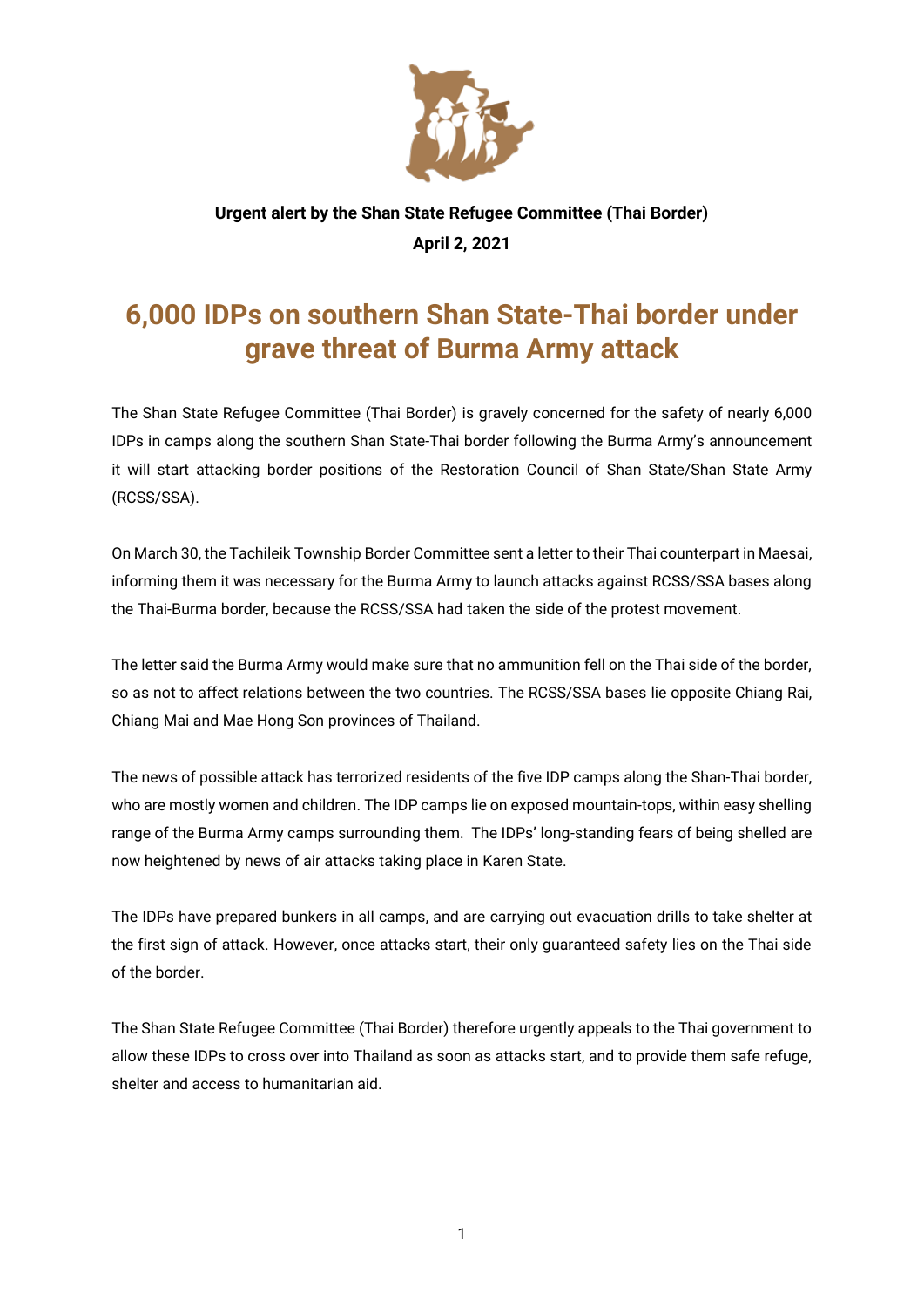

*IDPs preparing bunkers in case of Burma Army attacks as of April 1, 2021 (Photos: SSRC)*